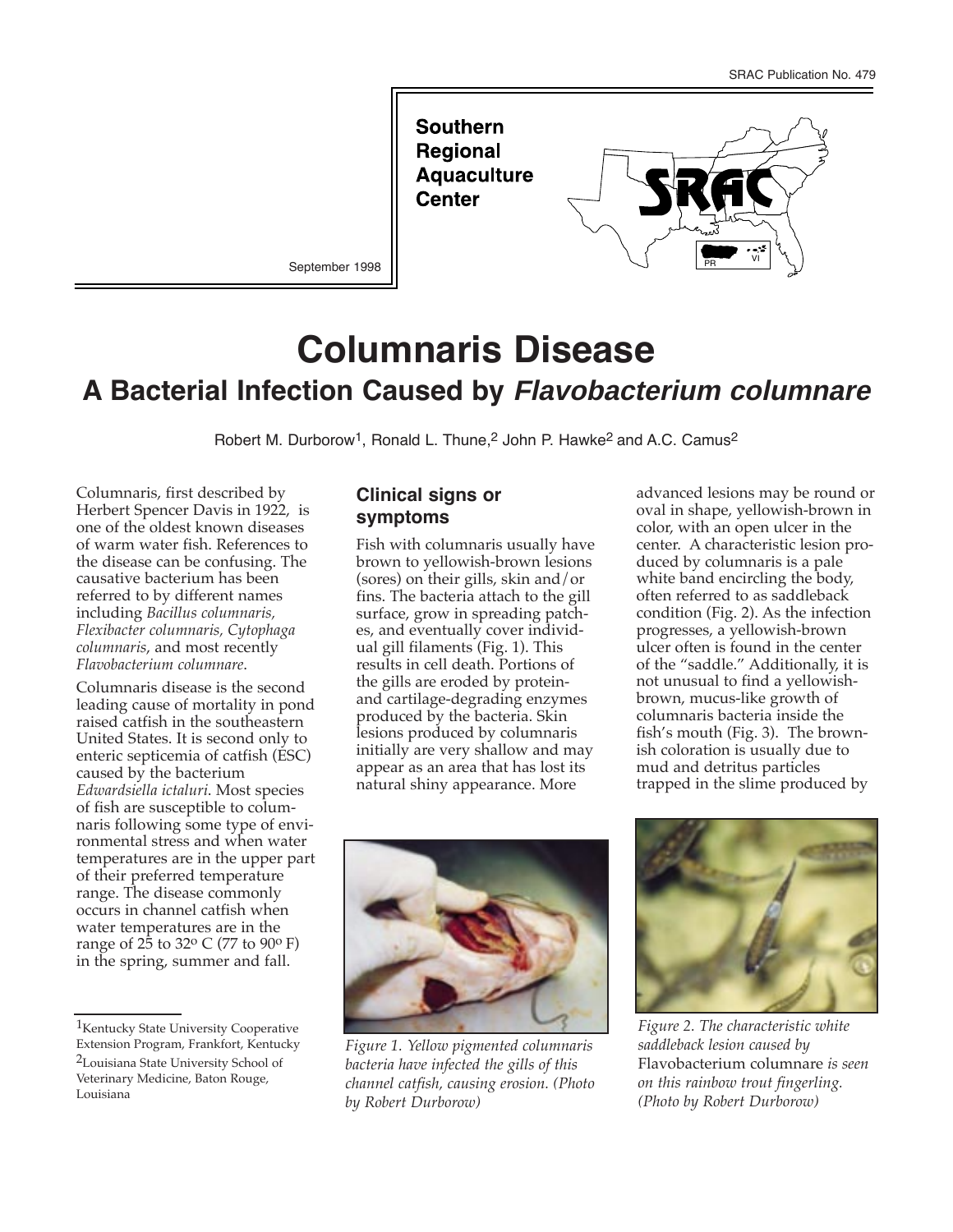

*Figure 3. The yellow mucous growth of columnaris bacteria is seen in and around the mouth of this channel catfish.*

the bacteria. When grown in the laboratory the bacteria produce a yellow pigment.

Columnaris can be isolated from the internal organs of fish but the significance of this is not certain. No distinct clinical signs are characteristic of these internal infections, but there may be swelling of the posterior kidney. In one study in Mississippi, columnaris was isolated internally in fish in 40 percent of the cases where it was found externally on the fish.

### **Cause**

Columnaris bacteria probably occur in most, if not all, aquaculture environments. The bacteria can cause disease under normal culture conditions, but more likely when fish are stressed. Stressful conditions favoring columnaris disease include low oxygen, high ammonia, high nitrite, high water temperatures, rough handling, mechanical injury, and crowding. Columnaris occurs frequently in fish raised intensively in cages and in closed recirculating systems and is attributed to crowding and cage abrasions. Once established, the infection can spread quickly and cause high mortality rates.

While stressful conditions can contribute to columnaris infections, the presence of columnaris may also lead to secondary infection or other diseases. Winter saprolegniosis (also called winter fungus or winter kill) often is preceded by columnaris. In one case

study, 80 percent of catfish ponds in which winter saprolegniosis was diagnosed also had a columnaris infection in the preceding summer or fall.

#### **Diagnosis**

The presence of the brown to yellowish-brown growth of bacteria on the mouth, gills, skin or fins usually indicates an infection with *Flavobacterium columnare*. A presumptive diagnosis of columnaris is obtained by scraping an affected area on the fish, preparing a wet mount on a microscope slide, and examining it microscopically, magnified 100 to 400 times. The columnaris bacteria can be differentiated from other bacteria by their size and shape (long, thin rods, 7 to 10 millimeters and approximately 10 to 20 times longer than wide); their movement (flexing and gliding); and the formation of "haystacks" (bacterial cells that form columns on the surface of tissue). Several minutes are required for the characteristic "haystacks" to form in the wet mount slide preparation; they are best seen on fresh tissue from live fish.

Columnaris bacteria must be grown on specialized media, such as Ordal's medium, that are low in nutrient and agar content. Columnaris can be isolated from contaminated external sites and from the internal organs of fish with mixed infections by the use of selective media such as Selective Cytophaga Agar (SCA) and Hsu-Shotts (HS) medium. These media take advantage of the ability of columnaris bacteria to grow in the presence of neomycin (5 mg/l) and polymyxin B (200 units/ml), whereas most other fish pathogens and aquatic bacteria are inhibited.

*Flavobacterium columnare* can be identified in the laboratory by a five-step method that demonstrates:

• the ability to grow on a medium containing neomycin and polymyxin B;

- production of yellow pigmented rhizoid (root-like in appearance) colonies;
- production of a gelatin-degrading enzyme;
- binding of congo red dye to the colony; and
- production of a chondroitin sulfate-degrading enzyme.

*Flavobacterium columnare* are gliding bacteria that tend to randomly spread over the surface of the culture plate in a rhizoid pattern as opposed to most other bacteria which grow in small, well-defined round colonies. For a more definitive identification, specific antibodies against *F. columnare* can be used in a slide agglutination test, or molecular biological methods such as PCR (polymerase chain reaction) can be used.

## **Prevention and treatment**

Ideally, the occurrence of columnaris could be reduced by alleviating stress on the cultured fish population. Aquaculture, however, involves stocking and feeding fish at concentrations that will ensure production efficiency and profitability. These necessary management strategies increase stressful conditions and increase the likelihood of illness in the farm-raised fish. At best, stress should be minimized as much as possible to help avoid bacterial infections such as columnaris.

Treatment for external columnaris infection includes treating the culture water with therapeutic chemicals legal for use on food fish. Potassium permanganate  $(KMnO<sub>4</sub>)$  is a commonly used therapy. As of August 1998, potassium permanganate is considered on deferred status by the United States Food and Drug Administration. While it is permitted for use on food fish, it is not yet fully approved and may be made illegal in the future if new evidence finds it to be unsafe.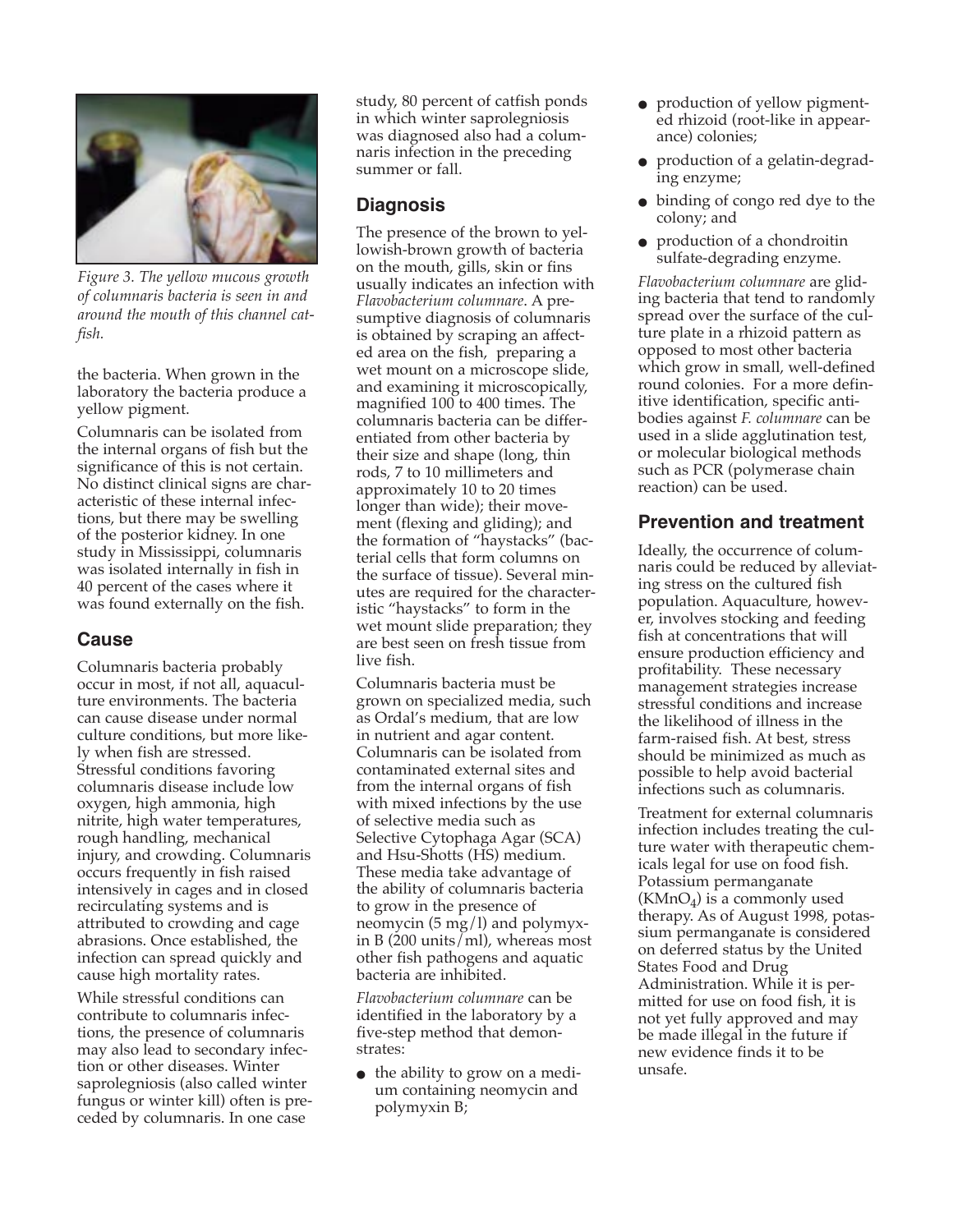Potassium permanganate oxidizes organic matter and is generally used to treat external columnaris in ponds at 2 mg/l (5.4 pounds per acre-foot) or at a higher concentration if the water's organic load is high. The amount of  $KMnO<sub>4</sub>$  used to treat columnaris is based on the 15-minute  $KMnO<sub>4</sub>$ demand test. This is useful to determine the potential cost of a permanganate treatment. To conduct the test, a 500 mg/l KMnO<sub>4</sub> stock solution is prepared by adding  $0.5$  gram of KMnO<sub>4</sub> to 1 liter of distilled water. Then four, 1-liter beakers are each filled with 500 milliliters of the fish culture water to be treated. The  $KMnO<sub>4</sub>$ stock solution is added to make  $KMnO<sub>4</sub>$  concentrations of 1, 3, 5 and 7 milligrams per liter. To attain these concentrations, 1 milliliter of stock solution is added to the first beaker, 3 milliliters to the second, 5 milliliters to the third, and 7 milliliters to the fourth. After 15 minutes one of the four concentrations will be slightly pink and one will be clear. The concentration to select for treatment is the one that falls between these two. Multiply this concentration by a factor of 2.5, and use that concentration of  $KMnO<sub>4</sub>$  to treat the culture water containing the infected fish.

For example, if the beaker containing  $3 \text{ mg}/1 \text{ KMnO}_4$  has a slight pink color after 15 minutes, and the beaker with 1 mg/l  $KMnO<sub>4</sub>$  has lost its pink color and is clear, then 2 mg/ $\overline{1}$  is used and multiplied by 2.5 to obtain a treatment rate of 5 mg/l of  $KMnO<sub>4</sub>$ . When the calculated quantity of  $KMnO<sub>4</sub>$  is applied to the body of water to be treated, the red color should persist for at least 4 hours.

A more traditional treatment is to dissolve 2 mg/l  $KMnO<sub>4</sub>$  directly in the water that needs to be treated, watching the water to ensure that it remains red for a full 4 hours. It is suggested that this treatment be applied in early morning in order to have enough daylight to observe the water

color. If the  $KMnO<sub>4</sub>$  oxidizes to a brown color (due to the water's organic load) before the 4-hour treatment period is reached, then an additional 2 mg/l should be added to the water. This is repeated until the red color can be maintained for the full treatment time. For maximum safety this method of treatment should be followed even if the permanganate demand of the water has been determined.

Success has been reported for treating external and internal columnaris infections with Terramycin® (oxytetracyline HCl) medicated feed. Better results are usually obtained if affected fish are treated very soon after the disease is detected. This is true especially if the disease causes the fish to eat less or stop eating entirely. Terramycin® medicated feed is administered at 25 to 37.5 milligrams of active ingredient per pound of fish for 10 days. There is a 21-day withdrawal period before fish can be sold for human consumption. **Use of Terramycin® medicated feed to control columnaris is technically an extra-label use of the drug.** Terramycin® is specifically labeled for treatment of *Aeromonas hydrophila* and pseudomonas bacterial infections.

Terramycin® (TM 100) has 100 grams of oxytetracycline active ingredient per pound of premix. Feed mills use the following amounts of TM 100 when manufacturing Terramycin® medicated feed and feeding rates vary according to the strength of the medicated feed mixture as shown in Table 1.

Romet\*30® and Romet B® medicated feeds also should be effective in treating columnaris infections according to recent laboratory antibiotic sensitivity tests. It is, however, technically labeled for use on *Edwardsiella ictaluri* bacterial infections.

#### **Economics**

Economics must be considered when determining the best treatment procedure when fish have columnaris. Does the cost of the treatment exceed the value of the fish? Do the number of fish dying (or likely to die) have a high enough value to justify the cost of the treatment?

The following example demonstrates how economics play a role in treatment considerations.

A farmer who has a 2-acre pond stocked with 6,000, 1/2-pound catfish has lost about 40 fish a day over a week.

The fish health professional at the diagnostic laboratory has found columnaris and suggests a KMnO4 treatment of 2 mg/l based on the  $KMnO<sub>4</sub>$  demand test.

The 2-acre pond averages 5 feet deep (10 acre-feet), and requires 54 pounds of  $KMnO<sub>4</sub>$  to get a 2 mg/l treatment (10 acre-feet X  $2 \text{ mg}/1 \text{ X } 2.7 \text{ pounds } \text{KMnO}_4/$ acre-foot).

 $KMnO<sub>4</sub> costs about $2 per pound,$ so 54 pounds would cost approximately \$108.

Assuming the fish are worth about 50 cents each, the loss totals about \$20 a day. If the mortalities continue for another 2 weeks, the farmer's losses would be about \$280.

#### **Table 1**

| Terramycin $^{\circledR}$<br>$(100)$ premix<br>(per ton of feed) | <b>Concentration of</b><br>Terramycin <sup>®</sup><br>(in finished feed) | Feeding rate of fish<br>(percent body weight) |
|------------------------------------------------------------------|--------------------------------------------------------------------------|-----------------------------------------------|
| $100$ lbs.                                                       | $5.00$ g/lb.                                                             | $0.5 - 0.75$ %                                |
| 50 lbs.                                                          | $2.50$ g/lb.                                                             | $1.0 - 1.5%$                                  |
| $25$ lbs.                                                        | $1.25$ g/lb.                                                             | $2.0 - 3.0 %$                                 |